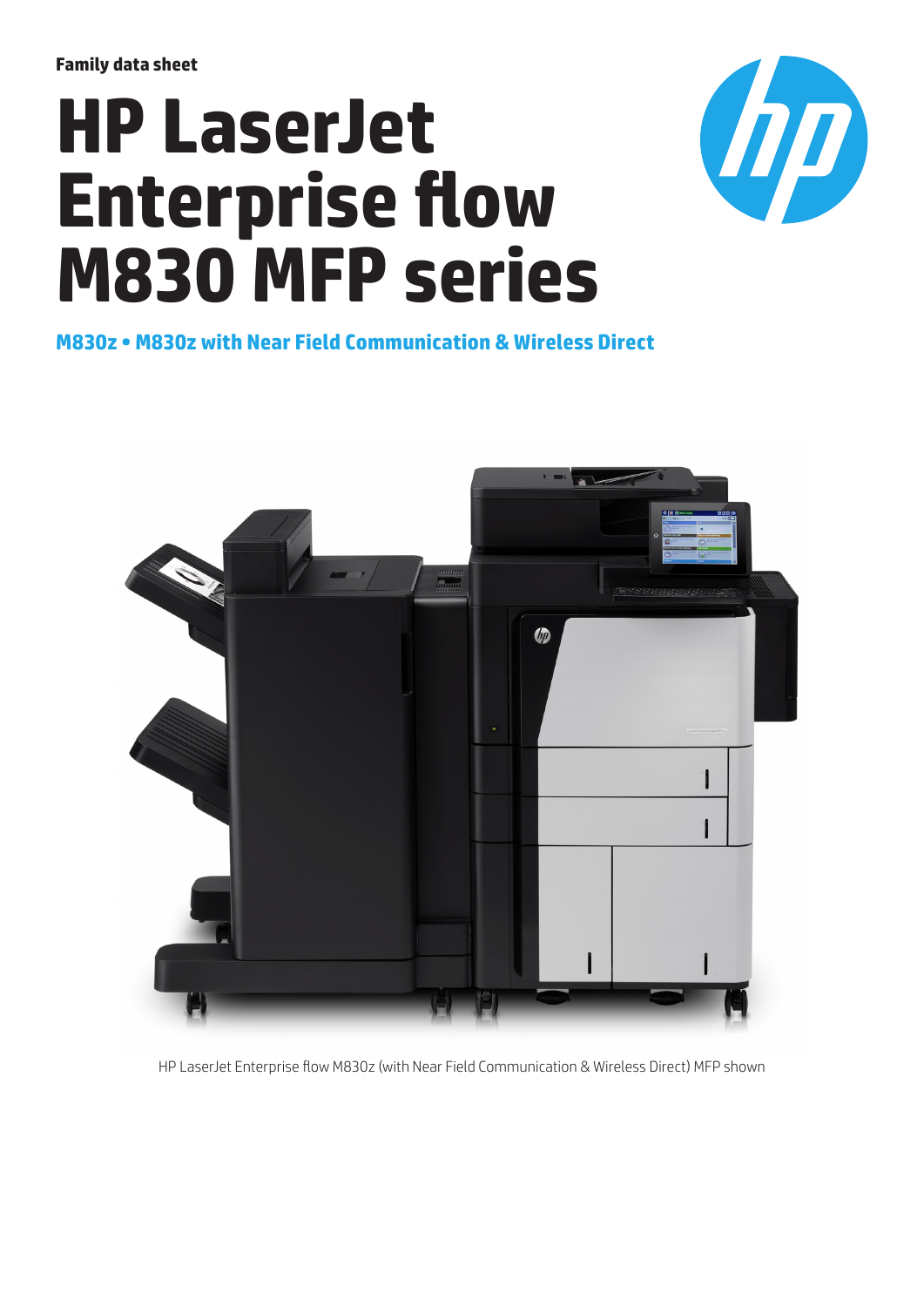## **HP LaserJet Enterprise flow M830 MFP series**



**HP LaserJet Enterprise flow M830z (with Near Field Communication & Wireless Direct) MFP** 

- <sup>1</sup> Wireless direct printing is standard in the HP LaserJet Enterprise flow MFP M830z D7P68A, and may be added as an option to the HP LaserJet Enterprise flow MFP M830z CF367A. Mobile device may require an app or driver. Wireless performance is dependent on physical environment and distance from the printer. For details, see [hp.com/go/wirelessprinting](http://hp.com/go/wirelessprinting)
- <sup>2</sup> Touch-to-print capability is standard in the HP LaserJet Enterprise flow MFP M830z D7P68A, and may be added as an option to the HP LaserJet Enterprise flow MFP M830z CF367A. Mobile device must support near field communications-enabled printing. For a list of
- supported devices, see [hp.com/go/mobileprinting](http://hp.com/go/mobileprinting) <sup>3</sup> HP Imaging and Printing Security Center must be purchased separately.
- <sup>4</sup> The HP Universal Print Driver is free and available for download at [hp.com/go/upd](http://hp.com/go/upd)
- <sup>5</sup> Local printing requires mobile device and printer to be on the same network or have a direct wireless connection to printer. Wireless performance is dependent upon physical environment and distance from access point. Wireless operations are compatible with 2.4 GHz operations only. Remote printing requires an internet connection to a HP Web-connected printer. App or software may also be required. Wireless broadband use requires separately purchased service contract for mobile devices. Check with service provider for coverage and availability in your area. See [hp.com/go/mobileprinting](http://hp.com/go/mobileprinting) for more details.
- <sup>6</sup> Supports OS X® Lion, OS X Mountain Lion, and the following devices running iOS 4.2 or later: iPad® (all models), iPhone® (3GS or later), and iPod touch® (third generation or later). Works with HP's AirPrint-enabled printers and requires the printer be connected to the same network as your OS X or iOS device. Wireless performance is dependent on physical environment and distance from the access point. OS X, iPad, iPhone, and iPod touch are trademarks of Apple® Inc., registered in the United States and other countries. AirPrint™ and the AirPrint logo are trademarks of Apple Inc.
- <sup>7</sup> Paper-handling options depend on the output configuration selected at time of purchase.
- 8 HP Web Jetadmin is free and available for download at [hp.com/go/webjetadmin](http://hp.com/go/webjetadmin)

This powerful MFP boosts productivity with flexible send options, versatile paper-handling tools, two-sided scanning, and professional finishing touches. Mobile printing is simple with wireless direct printing and touch-to-print technology.<sup>1, 2</sup>

## **Top features**

#### **Give workgroups the speed they need**

- Let departments scan without worry. HP EveryPage detects potential errors or missed pages on the spot.
- Create easily searchable scanned files, using built-in optical character recognition software.
- Simplicity all around—make it easy for all to print with one common driver.<sup>4</sup>
- Forget email—easily scan and send documents to Microsoft® SharePoint® in one step.

#### **Keep business moving**

- Save on both sides—capture documents faster with two-sided, single-pass scanning.
- Add finishing touches faster—let employees bind big jobs faster using the built-in finishing options.<sup>7</sup>
- Don't wait—print right away with Instant-on Technology.
- Make it easy to be efficient, with an intuitive touchscreen and keyboard for entering file information.

#### **Mobile printing—more efficient**

- Mobile printing at a touch—enable touch-to-print convenience from mobile devices.<sup>2</sup>
- Let employees print from mobile devices with built-in print capability or HP ePrint app and software.<sup>5</sup>
- Printing made Apple® simple—let employees print wirelessly from an iPad®, iPhone®, or iPod touch®.<sup>6</sup>

#### **Invest once, expand easily and manage efficiently**

- Expand your options. Easily upgrade firmware on your schedule. Easily integrate solutions or devices at will.
- Help build business efficiency. Centrally monitor and control printers with HP Web Jetadmin.8
- Apply fleet-wide policies to help protect all your HP devices with the HP Imaging and Printing Center.3
- Confidently safeguard the sensitive data sent to your MFP with the HP High-Performance Secure Hard Disk.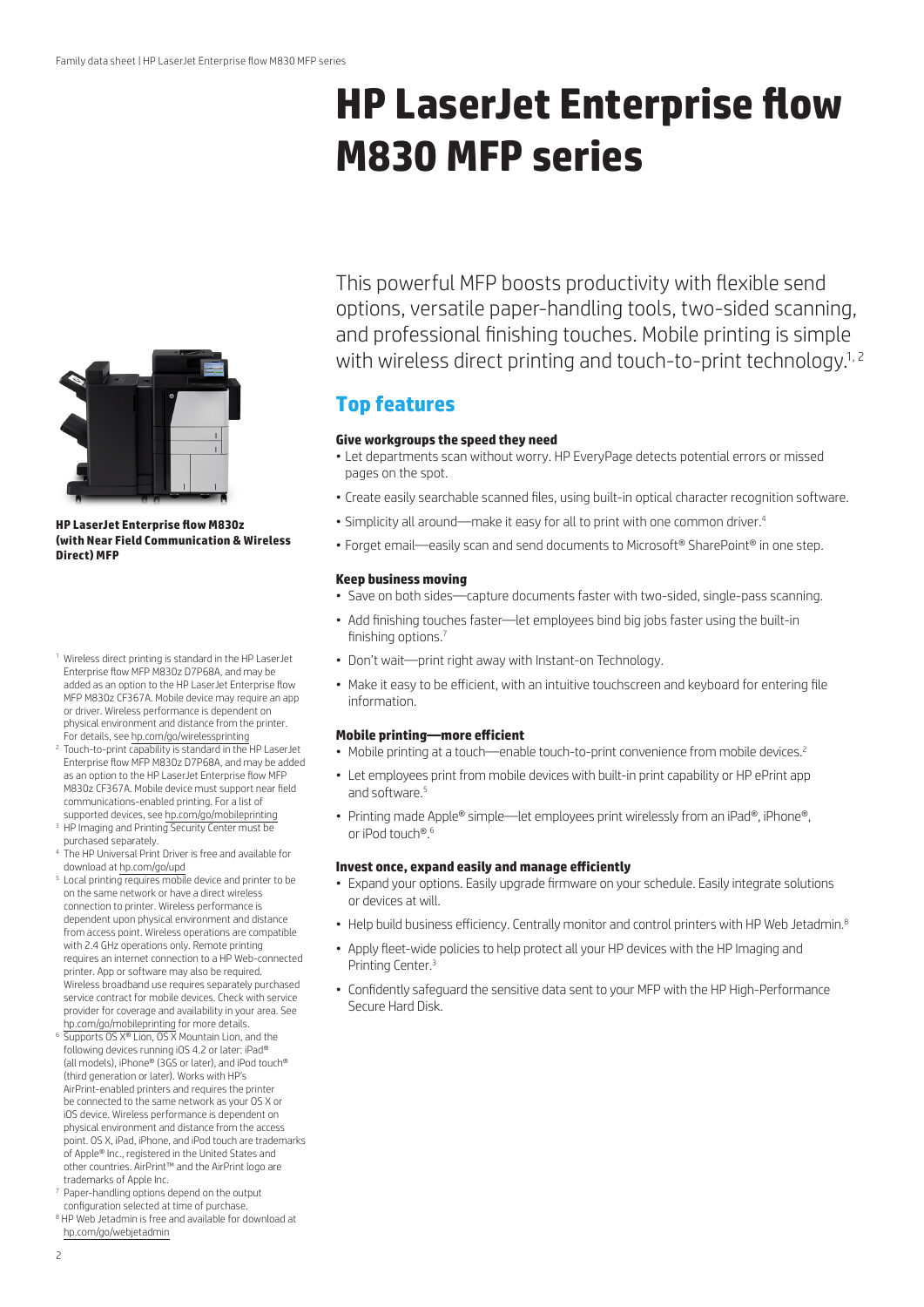## **Product walkaround**

- 1 NFC/wireless for direct wireless printing, touch to print
- 2 Hardware integration Pocket for solution integration
- 3 500-sheet input tray (1st tray)
- 4 500-sheet input tray (2nd tray)
- 5 3,500-sheet High-capacity tray
- 6 200-sheet Auto Document Feeder with HP EveryPage, full sized keyboard, switchable background, Scan to Sharepoint & convenience OCR
- 7 Full 8" pivoting light touch SVGA Colour Control Panel with FutureSmart firmware & scan preview
- 8 Easy Access USB port
- 9 100-sheet MP Tray, with long paper extension
- 10 Built-in auto duplex
- 11 Encrypted HDD



**HP LaserJet Enterprise flow M830z (with Near Field Communication & Wireless Direct) MFP shown**

**Front view**

## **Series at a glance**





**M830z M830z (with Near Field Communication & Wireless Direct)**

| <b>Part number</b>                          | CF367A | D7P68A |
|---------------------------------------------|--------|--------|
| <b>Gigabit Ethernet networking</b>          |        |        |
| <b>Automatic two-sided printing</b>         |        |        |
| Two 500-sheet input trays                   |        |        |
| 100-sheet multi-purpose tray                |        |        |
| 3,500-sheet High-capacity tray              |        |        |
| <b>HP High Performance Secure Hard Disk</b> |        |        |
| <b>ENERGY STAR<sup>®</sup> qualified</b>    |        |        |
|                                             |        |        |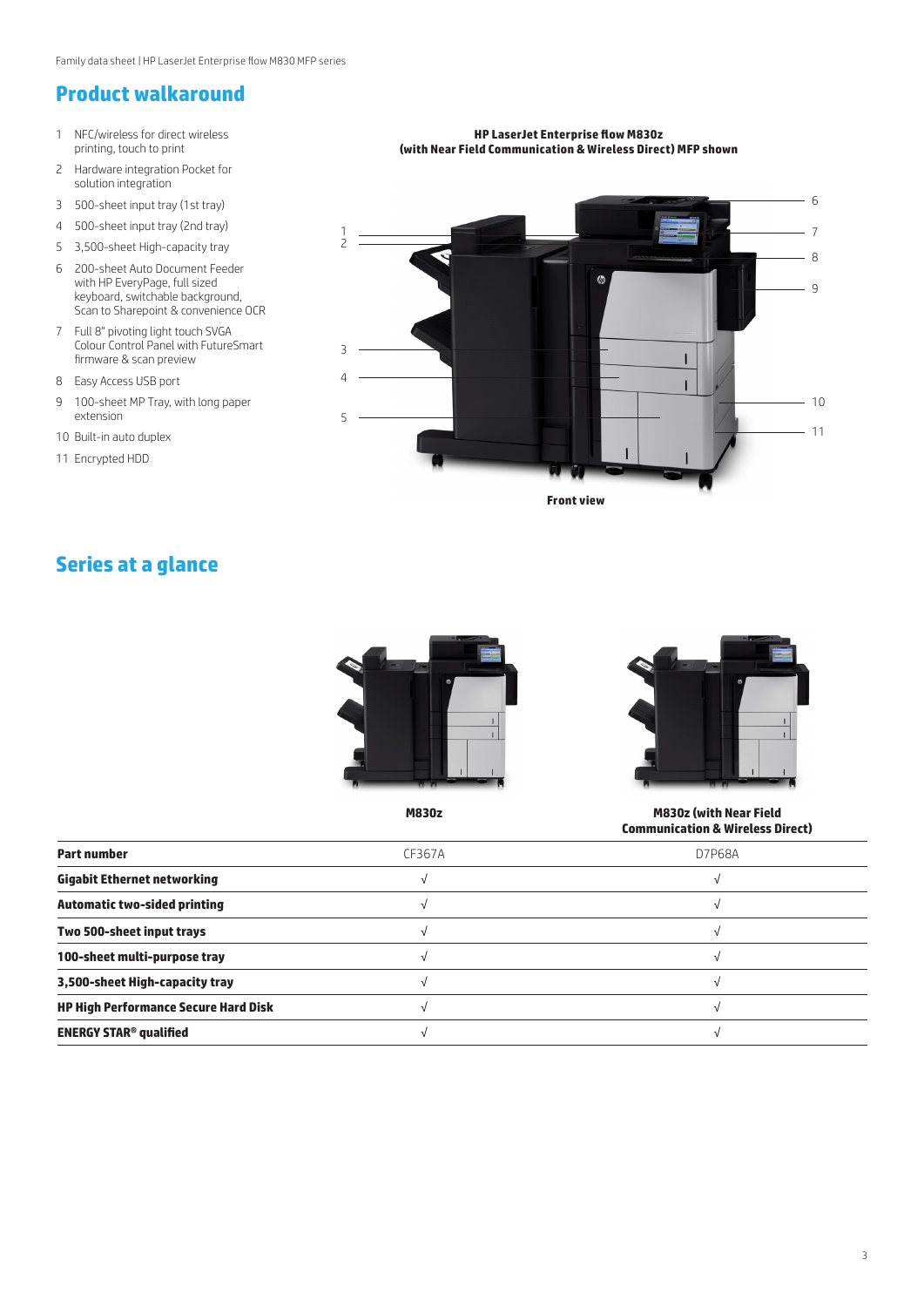### **HP Services**

Downtime can have serious consequences, so HP provides support beyond the standard warranty. You benefit from reduced risk, maximized uptime, predictable service delivery and no unbudgeted repair costs. Choose from:

**Optimized Care (optimum performance and stability):** 4 hour Onsite Support, Maintenance Kit Replacement Service, Installation with Network Configuration Service

**Standard Care (high level of uptime):** Next Business Day Onsite Support, Maintenance Kit Replacement Service, Installation with Network Configuration Service

**Basic Care (minimum recommended support):** Next Business Day Onsite Support

**4 hr Onsite Support:** Onsite support within four hours after a service call received within the coverage window

**Next Business Day Onsite Support:** Onsite service the next business day after the service call is received

**Maintenance Kit Replacement Service:** Onsite replacement of your printer's maintenance kit including parts, materials, and labor

**Installation with Network Configuration Service:** Assembly, network configuration, and basic administrator familiarization

For more information about HP Care Pack, HP Contractual, or HP Managed Print Services, visit [hp.com/go/printservices](http://hp.com/go/printservices)

**Product at a glance**

#### **Printers**

| HP Laser Jet Enterprise flow M830z MFP<br>HP LaserJet Enterprise flow M830z (with Near Field Communication & Wireless Direct) MFP                                                                                                                                                                                                                                                                                                                                                                                                                                                                                                         | CF367A<br>D7P68A                                                                                                                     |
|-------------------------------------------------------------------------------------------------------------------------------------------------------------------------------------------------------------------------------------------------------------------------------------------------------------------------------------------------------------------------------------------------------------------------------------------------------------------------------------------------------------------------------------------------------------------------------------------------------------------------------------------|--------------------------------------------------------------------------------------------------------------------------------------|
| Toner cartridges <sup>1</sup><br>HP 25X Black LaserJet Toner Cartridge (40,000 pages)                                                                                                                                                                                                                                                                                                                                                                                                                                                                                                                                                     | CF325X                                                                                                                               |
| <b>Orderable supplies</b><br>HP Stapler Cartridge Refill<br>HP 2-pack 2000-Staple Cartridge<br>HP LaserJet 110-Volt Maintenance/Fuser Kit (200,000 pages)<br>HP LaserJet 220-Volt Maintenance/Fuser Kit (200,000 pages)<br>HP ADF Roller Replacement Kit (100,000 pages)                                                                                                                                                                                                                                                                                                                                                                  | C8091A<br>CC383A<br><b>C2H67A</b><br><b>C2H57A</b><br>C1P70A                                                                         |
| Accessories<br>HP Laser Jet Stapler/Stacker<br>HP LaserJet Stapler/Stacker with 2/3 Hole Punch<br>HP LaserJet Stapler/Stacker with 2/4 Hole Punch<br>HP Laser Jet Booklet Maker/Finisher<br><b>USB Wireless Print Server</b><br>JetDirect 2800w NFC/Wireless Direct Accessory                                                                                                                                                                                                                                                                                                                                                             | CZ994A<br>CZ995A<br>CZ996A<br>CZ285A<br>J8026A<br>J8029A                                                                             |
| <b>HP Care Packs</b><br>HP 2-year Next Business Day LaserJet M830 MFP Hardware Support<br>HP 3-year Next Business Day LaserJet M830 MFP Hardware Support<br>HP 3-year Next Business Day LaserJet M830 MFP Hardware Support<br>HP 4-year Next Business Day LaserJet M830 MFP Hardware Support<br>HP 5-year Next Business Day LaserJet M830 MFP Hardware Support<br>HP 3-year Next Business Day + Disk Media Retention LaserJet M830 MFP Hardware Support<br>HP 4-year Next Business Day + Disk Media Retention LaserJet M830 MFP Hardware Support<br>HP 5-year Next Business Day + Disk Media Retention LaserJet M830 MFP Hardware Support | <b>U8C79E</b><br><b>U8C80A</b><br><b>U8C80E</b><br><b>U8C81E</b><br><b>U8C82E</b><br><b>U8C89E</b><br><b>U8C90E</b><br><b>U8C91E</b> |
| HP 3-year Next Business Day Call to Repair with Disk Media Retention LaserJet<br>M830 MFP Hardware Support<br>HP 4-year Next Business Day Call to Repair with Disk Media Retention LaserJet<br>M830 MFP Hardware Support                                                                                                                                                                                                                                                                                                                                                                                                                  | <b>U8C98E</b><br><b>U8C99E</b>                                                                                                       |
| HP 5-year Next Business Day Call to Repair with Disk Media Retention LaserJet<br>M830 MFP Hardware Support<br>HP 1-year Post Warranty Next Business Day LaserJet M830 MFP Hardware Support<br>HP 1-year Post Warranty Next Business Day LaserJet M830 MFP Hardware Support<br>HP 2-year Post Warranty Next Business Day Laser Jet M830 MFP Hardware Support                                                                                                                                                                                                                                                                               | U8D00E<br>U8D04PA<br>U8D04PE<br>U8D05PE                                                                                              |
|                                                                                                                                                                                                                                                                                                                                                                                                                                                                                                                                                                                                                                           |                                                                                                                                      |

#### **Paper**

[hp.com/apac/paper](http://hp.com/apac/paper)

#### **Software**

HP Web Jetadmin: [hp.com/go/wja](http://hp.com/go/wja)

HP Universal Print Driver: [hp.com/go/upd](http://hp.com/go/upd)

<sup>1</sup> Average colour composite (C/M/Y) and black declared yields based on ISO/IEC 19798 and continuous printing. Actual yields vary considerably based on images printed and other factors. For details, see [hp.com/go/learnaboutsupplies](http://hp.com/go/learnaboutsupplies)

## **EcoHighlights**

#### **HP LaserJet Enterprise flow M830 MFP series**

| • Save energy-HP Auto-On/Auto-Off Technology |
|----------------------------------------------|
| turns the MFP on when you need it-off when   |
| you don't.1                                  |



ENERGY STAR® qualified Join HP in more sustainable printing **[hp.com/ecosolutions](http://hp.com/ecosolutions)**

<sup>1</sup> HP Auto-On and Auto-Off capabilities subject to printer and settings.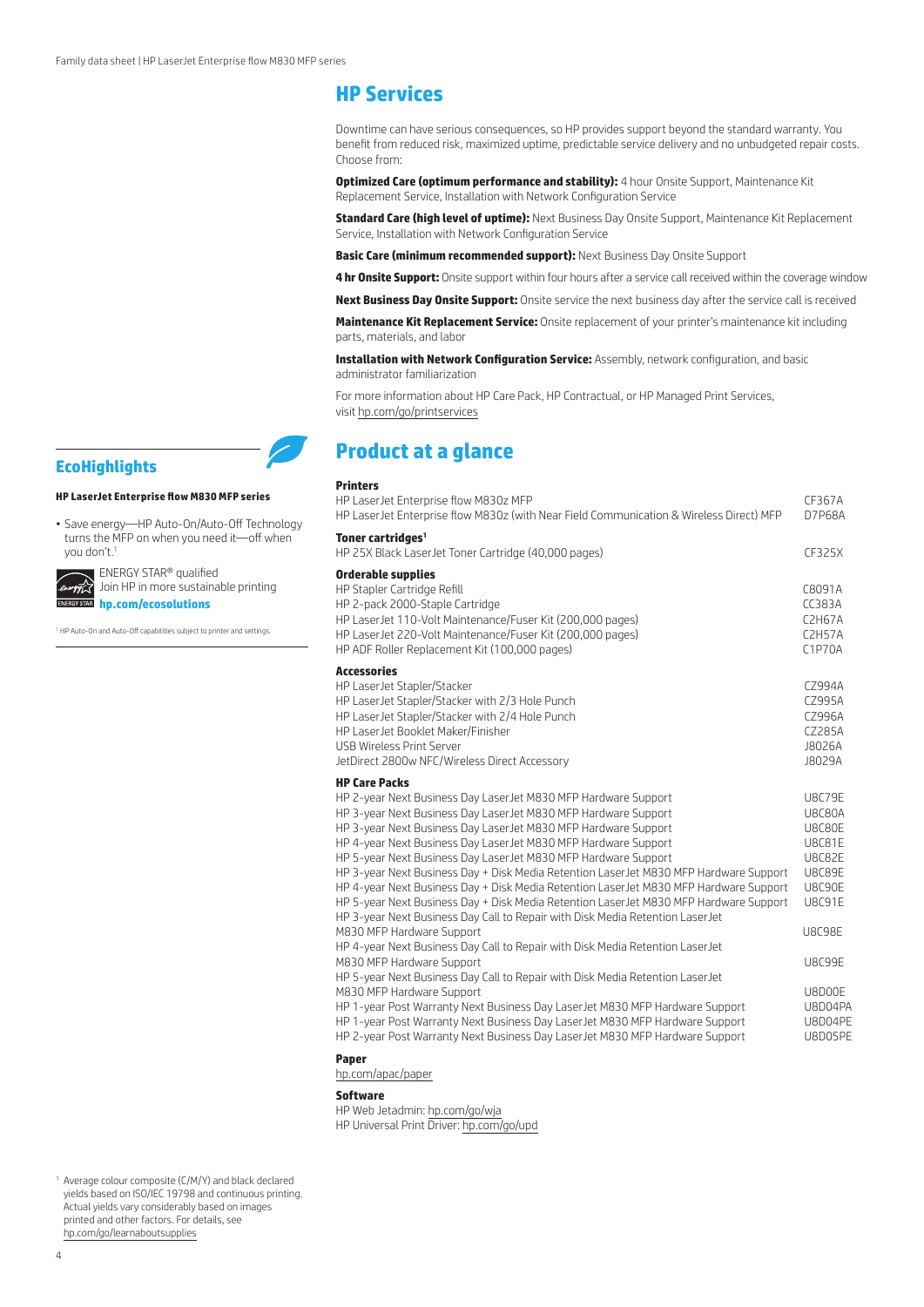## **Technical specifications**

**HP LaserJet Enterprise flow M830z MFP (CF367A) HP LaserJet Enterprise flow M830z (with Near Field Communication & Wireless Direct) MFP (D7P68A)**

| <b>AIO functions</b>                    | Print, copy, scan, fax; AiO multitasking supported: Yes                                                                                                                                                                                                                                                                                                                                                                                    | Print, copy, scan, fax; AiO multitasking supported: Yes                                                                                                                                                                                                                                                                                                                                                                                    |
|-----------------------------------------|--------------------------------------------------------------------------------------------------------------------------------------------------------------------------------------------------------------------------------------------------------------------------------------------------------------------------------------------------------------------------------------------------------------------------------------------|--------------------------------------------------------------------------------------------------------------------------------------------------------------------------------------------------------------------------------------------------------------------------------------------------------------------------------------------------------------------------------------------------------------------------------------------|
| Print                                   |                                                                                                                                                                                                                                                                                                                                                                                                                                            |                                                                                                                                                                                                                                                                                                                                                                                                                                            |
| Duplex print options                    | Automatic (standard)                                                                                                                                                                                                                                                                                                                                                                                                                       | Automatic (standard)                                                                                                                                                                                                                                                                                                                                                                                                                       |
| Speed <sup>1</sup>                      | Up to 56 ppm (Black, A4)                                                                                                                                                                                                                                                                                                                                                                                                                   | Up to 56 ppm (Black, A4)                                                                                                                                                                                                                                                                                                                                                                                                                   |
| First page out                          | As fast as 9.5 sec (Black, A4)                                                                                                                                                                                                                                                                                                                                                                                                             | As fast as 9.5 sec (Black, A4)                                                                                                                                                                                                                                                                                                                                                                                                             |
| Technology                              | Laser                                                                                                                                                                                                                                                                                                                                                                                                                                      | Laser                                                                                                                                                                                                                                                                                                                                                                                                                                      |
| Resolution                              | <b>Black (best):</b> Up to $1200 \times 1200$ dpi; <b>Black (normal):</b><br>HP FastRes 1200 (1200 dpi quality), 600 x 600 dpi with<br>HP Resolution Enhancement technology                                                                                                                                                                                                                                                                | <b>Black (best):</b> Up to $1200 \times 1200$ dpi; <b>Black (normal):</b><br>HP FastRes 1200 (1200 dpi quality), 600 x 600 dpi with<br>HP Resolution Enhancement technology                                                                                                                                                                                                                                                                |
| Print resolution technologies           | HP ProRes 1200 (1200 x 1200 dpi), HP FastRes 1200<br>(1200 dpi quality), HP Resolution Enhancement technology,<br>600 x 600 dpi, 300 x 300 dpi                                                                                                                                                                                                                                                                                             | HP ProRes 1200 (1200 x 1200 dpi), HP FastRes 1200<br>(1200 dpi quality), HP Resolution Enhancement technology,<br>600 x 600 dpi, 300 x 300 dpi                                                                                                                                                                                                                                                                                             |
| Print cartridges number                 | 1 (black)                                                                                                                                                                                                                                                                                                                                                                                                                                  | 1 (black)                                                                                                                                                                                                                                                                                                                                                                                                                                  |
| Printer smart software features         | HP ePrint, Apple AirPrint™, Open Extensibility Platform,<br>FutureSmart Firmware, Instant-on Technology,<br>HP Auto-On/Auto-Off Technology, HP Easy Colour, print<br>preview, duplex, print multiple pages per sheet (2, 4, 6, 9, 16),<br>collation, watermarks, store print jobs, job separator,<br>staple, offset, booklet making, hole punch                                                                                            | HP ePrint, Apple AirPrint™, Open Extensibility Platform,<br>FutureSmart Firmware, Instant-on Technology,<br>HP Auto-On/Auto-Off Technology, HP Easy Colour, print<br>preview, duplex, print multiple pages per sheet (2, 4, 6, 9, 16),<br>collation, watermarks, store print jobs, job separator, staple,<br>offset, booklet making, hole punch                                                                                            |
| Mobile printing capability <sup>2</sup> | HP ePrint; Apple AirPrint™; Mobile Apps; HP Wireless Direct<br>printing (optional)                                                                                                                                                                                                                                                                                                                                                         | HP ePrint; Apple AirPrint™; Mobile Apps; HP Wireless Direct<br>printing                                                                                                                                                                                                                                                                                                                                                                    |
| Standard print languages                | HP PCL 6, HP PCL 5e, HP Postscript Level 3 emulation, native<br>PDF printing (v 1.4)                                                                                                                                                                                                                                                                                                                                                       | HP PCL 6, HP PCL 5e, HP Postscript Level 3 emulation, native<br>PDF printing (v 1.4)                                                                                                                                                                                                                                                                                                                                                       |
| Printer management                      | HP Web Jetadmin; HP Utility (Mac)                                                                                                                                                                                                                                                                                                                                                                                                          | HP Web Jetadmin; HP Utility (Mac)                                                                                                                                                                                                                                                                                                                                                                                                          |
| Scan                                    |                                                                                                                                                                                                                                                                                                                                                                                                                                            |                                                                                                                                                                                                                                                                                                                                                                                                                                            |
| Speed <sup>3</sup>                      | Normal, A4: Up to 70 ppm (b&w), up to 68 ppm (colour)                                                                                                                                                                                                                                                                                                                                                                                      | <b>Normal, A4:</b> Up to 70 ppm (b&w), up to 68 ppm (colour)                                                                                                                                                                                                                                                                                                                                                                               |
| Type                                    | Flatbed, ADF                                                                                                                                                                                                                                                                                                                                                                                                                               | Flatbed, ADF                                                                                                                                                                                                                                                                                                                                                                                                                               |
| Technology                              | Contact Image Scanner (CIS)                                                                                                                                                                                                                                                                                                                                                                                                                | Contact Image Scanner (CIS)                                                                                                                                                                                                                                                                                                                                                                                                                |
| Duplex ADF scanning                     | Yes, single-pass ADF                                                                                                                                                                                                                                                                                                                                                                                                                       | Yes, single-pass ADF                                                                                                                                                                                                                                                                                                                                                                                                                       |
| Resolution                              | <b>Hardware:</b> Up to 300 $\times$ 600 dpi (ADF); Up to 600 $\times$ 600 dpi<br>(flatbed); Optical: Up to 600 dpi; Enhanced: Up to 600 dpi                                                                                                                                                                                                                                                                                                | <b>Hardware:</b> Up to 300 $\times$ 600 dpi (ADF); Up to 600 $\times$ 600 dpi<br>(flatbed); <b>Optical:</b> Up to 600 dpi; <b>Enhanced:</b> Up to 600 dpi                                                                                                                                                                                                                                                                                  |
| File format                             | Digital Send: PDF, JPEG, TIFF, MTIFF, XPS, PDF/A, TEXT (OCR),<br>Unicode TEXT (OCR), RTF (OCR), Searchable PDF (OCR),<br>Searchable PDF/A (OCR), HTML (OCR), CSV (OCR); Scan to<br>easy access USB: PDF, JPEG, TIFF, MTIFF, XPS, PDF/A, TEXT<br>(OCR), Unicode TEXT (OCR), RTF (OCR), Searchable PDF (OCR),<br>Searchable PDF/A (OCR), HTML (OCR), CSV (OCR); Print from<br>easy access USB: PDF, PS, Print Ready files (.prn, .pcl, .cht) | Digital Send: PDF, JPEG, TIFF, MTIFF, XPS, PDF/A, TEXT (OCR),<br>Unicode TEXT (OCR), RTF (OCR), Searchable PDF (OCR),<br>Searchable PDF/A (OCR), HTML (OCR), CSV (OCR); Scan to<br>easy access USB: PDF, JPEG, TIFF, MTIFF, XPS, PDF/A, TEXT<br>(OCR), Unicode TEXT (OCR), RTF (OCR), Searchable PDF (OCR),<br>Searchable PDF/A (OCR), HTML (OCR), CSV (OCR); Print from<br>easy access USB: PDF, PS, Print Ready files (.prn, .pcl, .cht) |
| Input modes                             | Front-panel scan, copy, fax, email                                                                                                                                                                                                                                                                                                                                                                                                         | Front-panel scan, copy, fax, email                                                                                                                                                                                                                                                                                                                                                                                                         |
| Scan size maximum                       | <b>ADF. Flatbed:</b> 297 x 432 mm (11.7 x 17 in)                                                                                                                                                                                                                                                                                                                                                                                           | <b>ADF, Flatbed:</b> 297 x 432 mm (11.7 x 17 in)                                                                                                                                                                                                                                                                                                                                                                                           |
| Bit depth/Grayscale levels              | 24-bit/256                                                                                                                                                                                                                                                                                                                                                                                                                                 | 24-bit                                                                                                                                                                                                                                                                                                                                                                                                                                     |
| Copy                                    |                                                                                                                                                                                                                                                                                                                                                                                                                                            |                                                                                                                                                                                                                                                                                                                                                                                                                                            |
| Speed <sup>4</sup>                      | Up to 56 cpm (Black, A4)                                                                                                                                                                                                                                                                                                                                                                                                                   | Up to 56 cpm (Black, A4)                                                                                                                                                                                                                                                                                                                                                                                                                   |
| Resolution                              | <b>Black (text and graphics):</b> Up to $600 \times 600$ dpi;<br><b>Colour (text and graphics):</b> Up to $600 \times 600$ dpi                                                                                                                                                                                                                                                                                                             | <b>Black (text and graphics):</b> Up to $600 \times 600$ dpi;<br><b>Colour (text and graphics):</b> Up to 600 x 600 dpi                                                                                                                                                                                                                                                                                                                    |
| Max number of copies                    | Up to 999 copies                                                                                                                                                                                                                                                                                                                                                                                                                           | Up to 999 copies                                                                                                                                                                                                                                                                                                                                                                                                                           |
| Copier reduce enlarge                   | 25 to 400%                                                                                                                                                                                                                                                                                                                                                                                                                                 | 25 to 400%                                                                                                                                                                                                                                                                                                                                                                                                                                 |
| Copier settings                         | Image adjustment (Darkness, Contrast, Background Cleanup,<br>Sharpness); Reduce/Enlarge; Auto-Scaling; N-up; Multi-Feed<br>Detection; Job Build; Auto-Size Detection; Edge-to-Edge;<br>2-sided ID Scan; Optimize Text/Picture; Book Mode; One-Pass<br>Duplex; Change Size; Change Orientation                                                                                                                                              | Image adjustment (Darkness, Contrast, Background Cleanup,<br>Sharpness); Reduce/Enlarge; Auto-Scaling; N-up; Multi-Feed<br>Detection; Job Build; Auto-Size Detection; Edge-to-Edge;<br>2-sided ID Scan; Optimize Text/Picture; Book Mode; One-Pass<br>Duplex; Change Size; Change Orientation                                                                                                                                              |
| Copier smart software features          | Enhanced Productivity with 55 pages per minute; dual-head<br>scanning, expanded 4,600-sheet input high capacity; new<br>finishing options including hole punch (regional variations);<br>and a robust duty cycle                                                                                                                                                                                                                           | Enhanced Productivity with 55 pages per minute; dual-head<br>scanning, expanded 4,600-sheet input high capacity; new<br>finishing options including hole punch (regional variations);<br>and a robust duty cycle                                                                                                                                                                                                                           |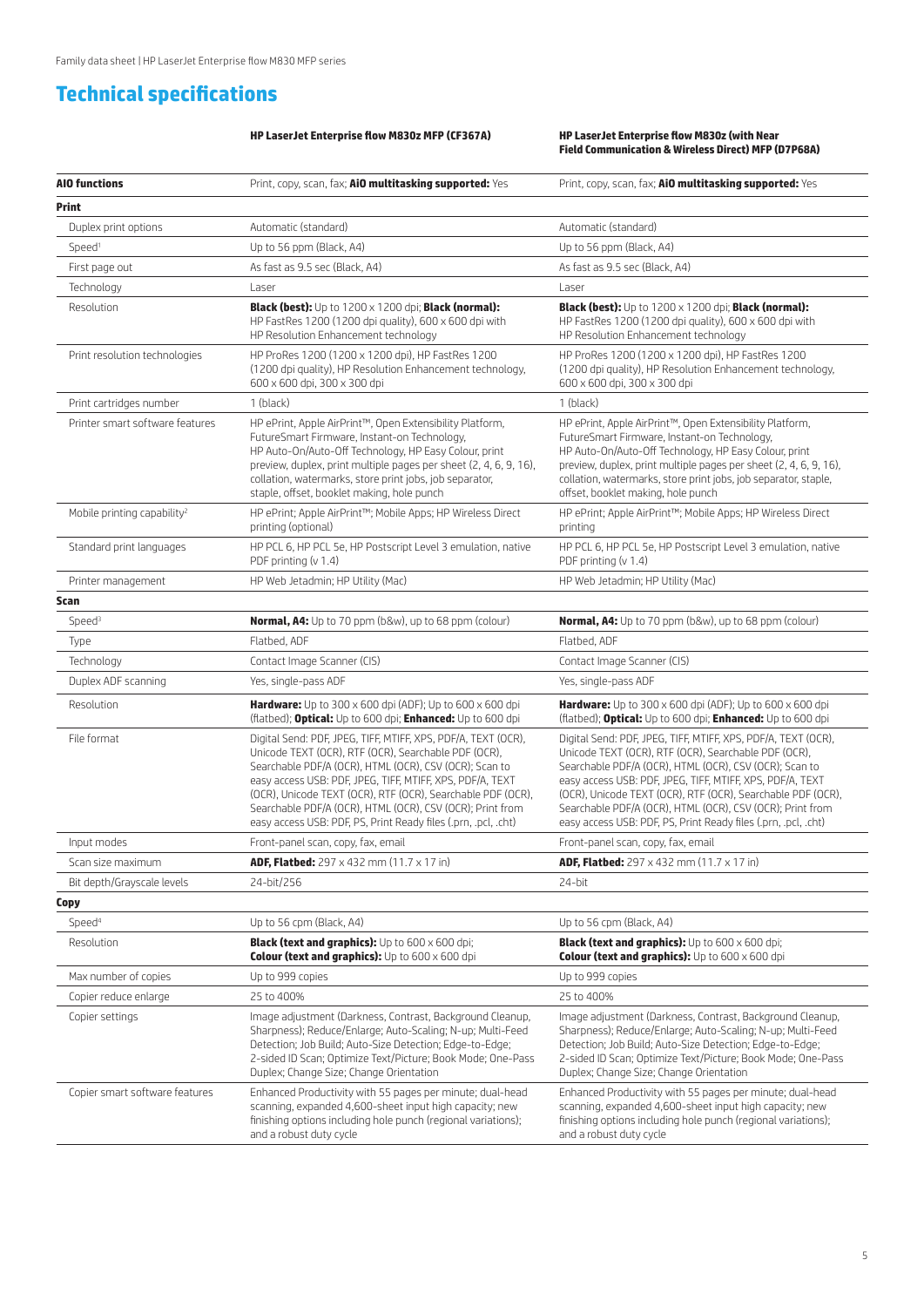## **Technical specifications**

| Fax                                                    |                                                                                                                                                                                                                                                                                                                                                                                                                                                                                                                                                                                                                                                                                                                                                                                                                        |                                                                                                                                                                                                                                                                                                                                                                                                                                                                                                                                                                                                                                                                                                                                                                                                                        |
|--------------------------------------------------------|------------------------------------------------------------------------------------------------------------------------------------------------------------------------------------------------------------------------------------------------------------------------------------------------------------------------------------------------------------------------------------------------------------------------------------------------------------------------------------------------------------------------------------------------------------------------------------------------------------------------------------------------------------------------------------------------------------------------------------------------------------------------------------------------------------------------|------------------------------------------------------------------------------------------------------------------------------------------------------------------------------------------------------------------------------------------------------------------------------------------------------------------------------------------------------------------------------------------------------------------------------------------------------------------------------------------------------------------------------------------------------------------------------------------------------------------------------------------------------------------------------------------------------------------------------------------------------------------------------------------------------------------------|
| Transmission speed                                     | 3 sec per page, 33.6 kbps                                                                                                                                                                                                                                                                                                                                                                                                                                                                                                                                                                                                                                                                                                                                                                                              | 13 sec per page, 33.6 kbps                                                                                                                                                                                                                                                                                                                                                                                                                                                                                                                                                                                                                                                                                                                                                                                             |
| Resolution                                             | <b>Black (best):</b> Up to $300 \times 300$ dpi;<br><b>Black (standard):</b> $200 \times 100$ dpi;<br><b>Black and white (fine):</b> $200 \times 200$ dpi, 256 levels of gray;<br><b>Black and white (superfine):</b> 300 x 300 dpi, 256 levels of gray                                                                                                                                                                                                                                                                                                                                                                                                                                                                                                                                                                | <b>Black (best):</b> Up to $300 \times 300$ dpi;<br><b>Black (standard):</b> $200 \times 100$ dpi;<br><b>Black and white (fine):</b> $200 \times 200$ dpi, 256 levels of gray;<br><b>Black and white (superfine):</b> $300 \times 300$ dpi, 256 levels of gray                                                                                                                                                                                                                                                                                                                                                                                                                                                                                                                                                         |
| Fax smart software features                            | Stored faxes; fax archiving; fax forwarding; scale-to-fit; fax<br>address book; LAN/Internet fax; fax number confirmation;<br>Holiday fax schedule                                                                                                                                                                                                                                                                                                                                                                                                                                                                                                                                                                                                                                                                     | Stored faxes; fax archiving; fax forwarding; scale-to-fit; fax<br>address book; LAN/Internet fax; fax number confirmation;<br>Holiday fax schedule                                                                                                                                                                                                                                                                                                                                                                                                                                                                                                                                                                                                                                                                     |
| Memory                                                 | Up to 500 pages                                                                                                                                                                                                                                                                                                                                                                                                                                                                                                                                                                                                                                                                                                                                                                                                        | Up to 500 pages                                                                                                                                                                                                                                                                                                                                                                                                                                                                                                                                                                                                                                                                                                                                                                                                        |
| Features                                               | Auto fax reduction supported: Yes; Auto-Redialling: Yes;<br>Fax delayed sending: No: Distinctive ring detection<br>supported: No; Fax forwarding supported: Yes; Fax phone<br>TAM interface supported: No; Fax polling supported: Yes<br>(Poll to receive only); Junk barrier supported: Yes;<br>PC interface supported: Yes; Telephone handset<br>supported: No; Fax telephone mode supported: No                                                                                                                                                                                                                                                                                                                                                                                                                     | Auto fax reduction supported: Yes; Auto-Redialling: Yes;<br>Fax delayed sending: No; Distinctive ring detection<br>supported: No; Fax forwarding supported: Yes; Fax phone<br>TAM interface supported: No; Fax polling supported: Yes<br>(Poll to receive only); Junk barrier supported: Yes;<br>PC interface supported: Yes; Telephone handset<br>supported: No; Fax telephone mode supported: No                                                                                                                                                                                                                                                                                                                                                                                                                     |
| Connectivity                                           |                                                                                                                                                                                                                                                                                                                                                                                                                                                                                                                                                                                                                                                                                                                                                                                                                        |                                                                                                                                                                                                                                                                                                                                                                                                                                                                                                                                                                                                                                                                                                                                                                                                                        |
| Standard connectivity                                  | 2 Hi-Speed USB 2.0 Host; 1 Hi-Speed USB 2.0 Device;<br>1 Gigabit Ethernet 10/100/1000T network; 1 Foreign Interface;<br>1 Hardware Integration Pocket; 2 Internal USB Host                                                                                                                                                                                                                                                                                                                                                                                                                                                                                                                                                                                                                                             | 2 Hi-Speed USB 2.0 Host; 1 Hi-Speed USB 2.0 Device;<br>1 Gigabit Ethernet 10/100/1000T network; NFC/Wireless;<br>1 Foreign Interface; 2 Internal USB Host                                                                                                                                                                                                                                                                                                                                                                                                                                                                                                                                                                                                                                                              |
| Network capabilities                                   | Ethernet; Fast Ethernet; 802.3/802.3u; RJ-45<br>(10/100/1000Base-TX); Optional NFC/Wireless                                                                                                                                                                                                                                                                                                                                                                                                                                                                                                                                                                                                                                                                                                                            | Ethernet; Fast Ethernet; 802.3/802.3u; RJ-45<br>(10/100/1000Base-TX): NFC/Wireless                                                                                                                                                                                                                                                                                                                                                                                                                                                                                                                                                                                                                                                                                                                                     |
| Network ready                                          | Standard (built-in Ethernet)                                                                                                                                                                                                                                                                                                                                                                                                                                                                                                                                                                                                                                                                                                                                                                                           | Standard (built-in Ethernet)                                                                                                                                                                                                                                                                                                                                                                                                                                                                                                                                                                                                                                                                                                                                                                                           |
| Wireless capability                                    | Optional, enabled with purchase of a hardware accessory                                                                                                                                                                                                                                                                                                                                                                                                                                                                                                                                                                                                                                                                                                                                                                | Yes, NFC/Wireless                                                                                                                                                                                                                                                                                                                                                                                                                                                                                                                                                                                                                                                                                                                                                                                                      |
| Memory                                                 | 1.5 <sub>GB</sub>                                                                                                                                                                                                                                                                                                                                                                                                                                                                                                                                                                                                                                                                                                                                                                                                      | 1.5 <sub>GB</sub>                                                                                                                                                                                                                                                                                                                                                                                                                                                                                                                                                                                                                                                                                                                                                                                                      |
| <b>Processor speed</b>                                 | 800 MHz                                                                                                                                                                                                                                                                                                                                                                                                                                                                                                                                                                                                                                                                                                                                                                                                                | 800 MHz                                                                                                                                                                                                                                                                                                                                                                                                                                                                                                                                                                                                                                                                                                                                                                                                                |
| Duty cycle <sup>5</sup>                                | Up to 300,000 pages                                                                                                                                                                                                                                                                                                                                                                                                                                                                                                                                                                                                                                                                                                                                                                                                    | Up to 300,000 pages                                                                                                                                                                                                                                                                                                                                                                                                                                                                                                                                                                                                                                                                                                                                                                                                    |
| <b>Recommended monthly page</b><br>volume <sup>6</sup> | Up to 15,000 to 50,000                                                                                                                                                                                                                                                                                                                                                                                                                                                                                                                                                                                                                                                                                                                                                                                                 | Up to 15,000 to 50,000                                                                                                                                                                                                                                                                                                                                                                                                                                                                                                                                                                                                                                                                                                                                                                                                 |
| Paper handling                                         |                                                                                                                                                                                                                                                                                                                                                                                                                                                                                                                                                                                                                                                                                                                                                                                                                        |                                                                                                                                                                                                                                                                                                                                                                                                                                                                                                                                                                                                                                                                                                                                                                                                                        |
| Input                                                  | Two 500-sheet input trays, 100-sheet multi-purpose tray,<br>3,500-sheet High-capacity tray                                                                                                                                                                                                                                                                                                                                                                                                                                                                                                                                                                                                                                                                                                                             | Two 500-sheet input trays, 100-sheet multi-purpose tray,<br>3,500-sheet High-capacity tray                                                                                                                                                                                                                                                                                                                                                                                                                                                                                                                                                                                                                                                                                                                             |
| Output                                                 | Up to 3,000 sheets (with optional stapler/stacker,<br>stapler/stacker with hole punch, or stapler/stacker with<br>booklet maker)                                                                                                                                                                                                                                                                                                                                                                                                                                                                                                                                                                                                                                                                                       | Up to 3,000 sheets (with optional stapler/stacker,<br>stapler/stacker with hole punch, or stapler/stacker with<br>hooklet maker)                                                                                                                                                                                                                                                                                                                                                                                                                                                                                                                                                                                                                                                                                       |
| Media type                                             | Paper (bond, colour, letterhead, plain, preprinted, prepunched,<br>recycled, rough), labels, cardstock, transparencies                                                                                                                                                                                                                                                                                                                                                                                                                                                                                                                                                                                                                                                                                                 | Paper (bond, colour, letterhead, plain, preprinted, prepunched,<br>recycled, rough), labels, cardstock, transparencies                                                                                                                                                                                                                                                                                                                                                                                                                                                                                                                                                                                                                                                                                                 |
| Media weight                                           | Tray 1: 60 to 220 g/m <sup>2</sup> ; Tray 2/3: 60 to 199 g/m <sup>2</sup> ;<br>High-capacity Input tray: 60 to 199 g/m <sup>2</sup>                                                                                                                                                                                                                                                                                                                                                                                                                                                                                                                                                                                                                                                                                    | <b>Tray 1:</b> 60 to 220 g/m <sup>2</sup> ; <b>Tray 2/3:</b> 60 to 199 g/m <sup>2</sup> ;<br>High-capacity Input tray: 60 to 199 g/m <sup>2</sup>                                                                                                                                                                                                                                                                                                                                                                                                                                                                                                                                                                                                                                                                      |
| Supported media sizes                                  | <b>Tray 1:</b> A3, A4, A5, RA3, B4, B5, 8k, 16k, postcards<br>(JIS double), envelopes (DL, C5, B5); $\text{Tray 2, 3: }$ A3, A4,<br>A5, B4, B5; High-capacity Input tray: A4                                                                                                                                                                                                                                                                                                                                                                                                                                                                                                                                                                                                                                           | <b>Tray 1:</b> A3, A4, A5, RA3, B4, B5, 8k, 16k, postcards<br>(JIS double), envelopes (DL, C5, B5); Tray 2, 3: A3, A4,<br>A5, B4, B5; High-capacity Input tray: A4                                                                                                                                                                                                                                                                                                                                                                                                                                                                                                                                                                                                                                                     |
| Dimensions (W x D x H)                                 | 1650 x 715 x 1100 mm                                                                                                                                                                                                                                                                                                                                                                                                                                                                                                                                                                                                                                                                                                                                                                                                   | 1650 x 715 x 1100 mm                                                                                                                                                                                                                                                                                                                                                                                                                                                                                                                                                                                                                                                                                                                                                                                                   |
| Weight                                                 | 204 kg (with stapler hole punch), 223 kg (with booklet maker)                                                                                                                                                                                                                                                                                                                                                                                                                                                                                                                                                                                                                                                                                                                                                          | 204 kg (with stapler hole punch), 223 kg (with booklet maker)                                                                                                                                                                                                                                                                                                                                                                                                                                                                                                                                                                                                                                                                                                                                                          |
| What's in the box                                      | HP LaserJet M830x Multifunction Printer; Black print<br>cartridge; keyboard overlay; fax cable; CD(s) with software<br>and documentation; Getting Started Guide; power cord;<br>choice of output paper handling device. Printer must be<br>ordered with one of four paper output accessories                                                                                                                                                                                                                                                                                                                                                                                                                                                                                                                           | HP LaserJet M830x Multifunction Printer; Black print<br>cartridge; keyboard overlay; fax cable; Near Field<br>Communications (NFC) Module; CD(s) with software and<br>documentation; Getting Started Guide; power cord; choice<br>of output paper handling device. Printer must be ordered<br>with one of four paper output accessories                                                                                                                                                                                                                                                                                                                                                                                                                                                                                |
| <b>Warranty features</b>                               | 1-year warranty                                                                                                                                                                                                                                                                                                                                                                                                                                                                                                                                                                                                                                                                                                                                                                                                        | 1-year warranty                                                                                                                                                                                                                                                                                                                                                                                                                                                                                                                                                                                                                                                                                                                                                                                                        |
| <b>Compatible operating systems</b>                    | Windows 8 (32-bit/64-bit), Windows 7 (32-bit/64-bit),<br>Windows Vista (32-bit/64-bit), Windows XP (SP2 or higher)<br>(32-bit/64-bit), Windows Server 2012 (64-bit),<br>Windows Server 2008 (32-bit/64-bit), Windows Server<br>2008 R2 (64-bit), Windows Server 2003 (SP1 or higher)<br>(32-bit/64-bit), Mac OS X version 10.6.8, 10.7.5 Lion,<br>10.8 Mountain Lion. For the latest operating system<br>support see: Air Print (support.apple.com/kb/ht4356);<br>Android (android.com); Citrix and Windows Terminal<br>Services (hp.com/go/upd); HP ePrint Software Driver<br>(hp.com/go/eprintsoftware); Linux (hplip.net); Novell<br>(novell.com/iprint); SAP device types (hp.com/go/sap/drivers);<br>SAP Print (hp.com/go/sap/print); UNIX (hp.com/go/unix);<br>UNIX JetDirect (hp.com/go/jetdirectunix_software) | Windows 8 (32-bit/64-bit), Windows 7 (32-bit/64-bit),<br>Windows Vista (32-bit/64-bit), Windows XP (SP2 or higher)<br>(32-bit/64-bit), Windows Server 2012 (64-bit),<br>Windows Server 2008 (32-bit/64-bit), Windows Server<br>2008 R2 (64-bit), Windows Server 2003 (SP1 or higher)<br>(32-bit/64-bit), Mac OS X version 10.6.8, 10.7.5 Lion,<br>10.8 Mountain Lion. For the latest operating system<br>support see: Air Print (support.apple.com/kb/ht4356);<br>Android (android.com); Citrix and Windows Terminal<br>Services (hp.com/go/upd); HP ePrint Software Driver<br>(hp.com/go/eprintsoftware); Linux (hplip.net); Novell<br>(novell.com/iprint); SAP device types (hp.com/go/sap/drivers);<br>SAP Print (hp.com/go/sap/print); UNIX (hp.com/go/unix);<br>UNIX JetDirect (hp.com/go/jetdirectunix_software) |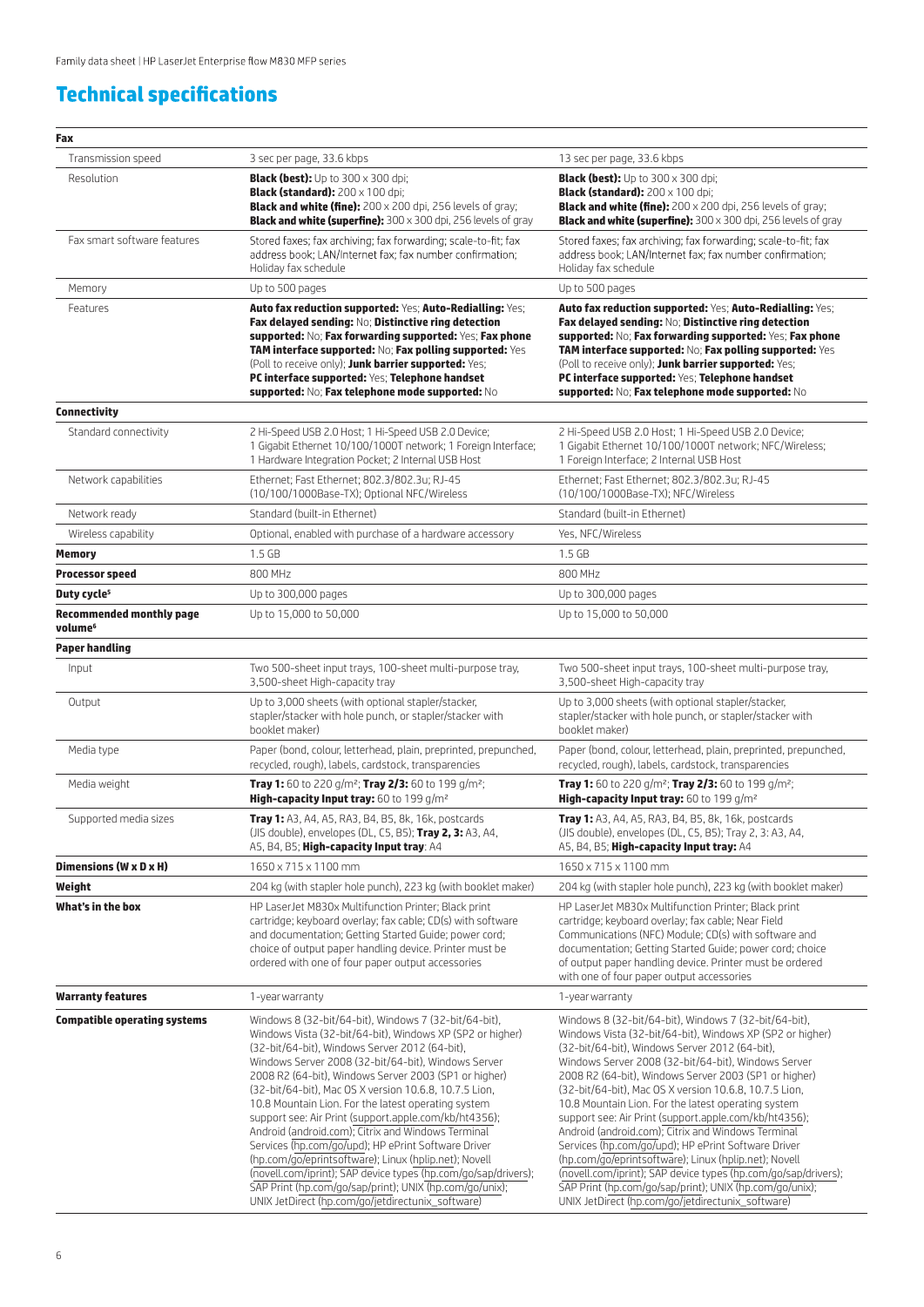## **Technical specifications**

| <b>Minimum system requirements</b>          | <b>PC:</b> Windows 8; Windows 7 SP1+; Windows Vista; Windows<br>Server 2003 (SP1+): Windows Server 2008: Windows Server<br>2008 R2 (64-bit): Windows Server 2012 (64-bit): Windows<br>XP (SP2+); CD-ROM or DVD drive, or Internet connection;<br>dedicated universal serial bus (USB 1.1 or 2.0), or network<br>connection; 200 MB available hard disk space; operating<br>system compatible hardware system requirements see<br>microsoft.com<br><b>Mac:</b> Mac OS X v10.6.8, OS X 10.7.5 Lion, OS X 10.8 Mountain<br>Lion; 1 GB of available hard-disk space; CD-ROM or DVD drive,<br>or Internet connection: Dedicated universal serial bus<br>(USB 1.1 or 2.0), or network connection (Operating system<br>compatible hardware system requirements see apple.com)                                                                | <b>PC:</b> Windows 8; Windows 7 SP1+; Windows Vista; Windows<br>Server 2003 (SP1+); Windows Server 2008; Windows Server<br>2008 R2 (64-bit); Windows Server 2012 (64-bit); Windows<br>XP (SP2+); CD-ROM or DVD drive, or Internet connection;<br>dedicated universal serial bus (USB 1.1 or 2.0), or network<br>connection; 200 MB available hard disk space; operating<br>system compatible hardware system requirements see<br>microsoft.com<br>Mac: Mac OS X v10.6.8, OS X 10.7.5 Lion, OS X 10.8 Mountain<br>Lion; 1 GB of available hard-disk space; CD-ROM or DVD drive,<br>or Internet connection; Dedicated universal serial bus<br>(USB 1.1 or 2.0), or network connection (Operating system<br>compatible hardware system requirements see apple.com)                                                                              |
|---------------------------------------------|---------------------------------------------------------------------------------------------------------------------------------------------------------------------------------------------------------------------------------------------------------------------------------------------------------------------------------------------------------------------------------------------------------------------------------------------------------------------------------------------------------------------------------------------------------------------------------------------------------------------------------------------------------------------------------------------------------------------------------------------------------------------------------------------------------------------------------------|----------------------------------------------------------------------------------------------------------------------------------------------------------------------------------------------------------------------------------------------------------------------------------------------------------------------------------------------------------------------------------------------------------------------------------------------------------------------------------------------------------------------------------------------------------------------------------------------------------------------------------------------------------------------------------------------------------------------------------------------------------------------------------------------------------------------------------------------|
| <b>Fonts and Typefaces</b>                  | 105 internal TrueType fonts scalable in HP PCL; 92 internal<br>scalable fonts in HP Postscript Level 3 emulation<br>(Euro symbol built-in); 1 internal Unicode Fonts<br>(Andale Mono WorldType); 2 Internal Windows Vista 8 Fonts<br>(Calibri, Cambria); additional font solutions available via<br>third-party flash memory cards; HP LaserJet Fonts and IPDS<br>Emulation available at hp.com/go/laserjetfonts                                                                                                                                                                                                                                                                                                                                                                                                                      | 105 internal TrueType fonts scalable in HP PCL; 92 internal<br>scalable fonts in HP Postscript Level 3 emulation<br>(Euro symbol built-in); 1 internal Unicode Fonts<br>(Andale Mono WorldType); 2 Internal Windows Vista 8 Fonts<br>(Calibri, Cambria); additional font solutions available via<br>third-party flash memory cards; HP LaserJet Fonts and IPDS<br>Emulation available at hp.com/go/laserjetfonts                                                                                                                                                                                                                                                                                                                                                                                                                             |
| <b>Control panel</b>                        | 20.3 cm (8.0-in) colour LCD with Capacitive touchscreen;<br>rotating (adjustable angle) display; illuminated Capacitive<br>Home button (for quick return to the Home menu);<br>Easy Access USB; Hardware Integration Pocket                                                                                                                                                                                                                                                                                                                                                                                                                                                                                                                                                                                                           | 20.3 cm (8.0-in) colour LCD with Capacitive touchscreen;<br>rotating (adjustable angle) display; illuminated Capacitive<br>Home button (for quick return to the Home menu);<br>Easy Access USB; Hardware Integration Pocket                                                                                                                                                                                                                                                                                                                                                                                                                                                                                                                                                                                                                  |
| <b>Display</b>                              | 20.3 cm (8.0-in), SVGA LCD (colour graphics)                                                                                                                                                                                                                                                                                                                                                                                                                                                                                                                                                                                                                                                                                                                                                                                          | 20.3 cm (8.0-in), SVGA LCD (colour graphics)                                                                                                                                                                                                                                                                                                                                                                                                                                                                                                                                                                                                                                                                                                                                                                                                 |
| <b>Power</b>                                | <b>Power supply type:</b> Built-in power supply<br>Power supply required: Japan and Taiwan: Input Voltage:<br>100 to 127 VAC, 50/60 Hz, 11.0 A; Rest of the world<br>(including EU): Input Voltage: 220 to 240 VAC, 50/60 Hz, 5.5 A<br><b>Power consumption:</b> <sup>6</sup> 1030 watts (Printing), 60 watts<br>(Ready), 6.0 watts (Sleep 1), 2.5 watts (Auto On/Auto Off),<br>$0.3$ watts $(Off)$                                                                                                                                                                                                                                                                                                                                                                                                                                   | <b>Power supply type:</b> Built-in power supply<br>Power supply required: Japan and Taiwan: Input Voltage:<br>100 to 127 VAC, 50/60 Hz, 11.0 A; Rest of the world<br>(including EU): Input Voltage: 220 to 240 VAC, 50/60 Hz, 5.5 A<br><b>Power consumption:</b> <sup>6</sup> 1030 watts (Printing), 60 watts<br>(Ready), 6.0 watts (Sleep 1), 2.5 watts (Auto On/Auto Off),<br>$0.3$ watts (Off)                                                                                                                                                                                                                                                                                                                                                                                                                                            |
| Software included                           | HP PCL 6 Discrete Printer Driver, Mac SW Link to Web<br>(Mac Installer), Windows Installer                                                                                                                                                                                                                                                                                                                                                                                                                                                                                                                                                                                                                                                                                                                                            | HP PCL 6 Discrete Printer Driver, Mac SW Link to Web<br>(Mac Installer), Windows Installer                                                                                                                                                                                                                                                                                                                                                                                                                                                                                                                                                                                                                                                                                                                                                   |
| Acoustic <sup>7</sup>                       | <b>Acoustic power emissions:</b> 7.5 B(A)<br><b>Acoustic power emissions (active copy):</b> 7.6 B(A)<br><b>Acoustic power emissions (ready):</b> 5.3 B(A)<br>Acoustic pressure emissions bystander (active copy):<br>59 dB(A)<br>Acoustic pressure emissions bystander (active, printing):<br>58 dB(A)<br><b>Acoustic pressure emissions bystander (ready):</b> 37 dB(A)                                                                                                                                                                                                                                                                                                                                                                                                                                                              | <b>Acoustic power emissions:</b> 7.5 B(A)<br><b>Acoustic power emissions (active copy):</b> $7.6 B(A)$<br><b>Acoustic power emissions (ready):</b> 5.3 B(A)<br>Acoustic pressure emissions bystander (active copy):<br>59 dB(A)<br>Acoustic pressure emissions bystander (active, printing):<br>58 dB(A)<br><b>Acoustic pressure emissions bystander (ready):</b> 37 dB(A)                                                                                                                                                                                                                                                                                                                                                                                                                                                                   |
| <b>Operating environment</b>                | <b>Operating humidity range: 10 to 80% RH</b><br>Non-operating humidity range: 10 to 90% RH<br>Recommended operating humidity range: 10 to 80% RH<br><b>Operating temperature range:</b> $10$ to $32.5^{\circ}$ C (50 to $91^{\circ}$ F)<br><b>Recommended operating temperature range:</b> 10 to 32.5°C<br>(50 to 91°F)<br><b>Storage temperature range:</b> 0 to 40 $^{\circ}$ C (32 to 104 $^{\circ}$ F)                                                                                                                                                                                                                                                                                                                                                                                                                           | Operating humidity range: 10 to 80% RH<br>Non-operating humidity range: 10 to 90% RH<br>Recommended operating humidity range: 10 to 80% RH<br><b>Operating temperature range:</b> $10$ to $32.5^{\circ}$ C (50 to $91^{\circ}$ F)<br><b>Recommended operating temperature range:</b> 10 to 32.5°C<br>(50 to 91 <sup>o</sup> F)<br><b>Storage temperature range:</b> 0 to 40 $^{\circ}$ C (32 to 104 $^{\circ}$ F)                                                                                                                                                                                                                                                                                                                                                                                                                            |
| <b>Security management</b>                  | Identity Management: Kerberos authentication, LDAP<br>authentication, 1000 user PIN codes, optional HP and 3rd<br>party advanced authentication solutions (e.g., badge readers);<br><b>Network:</b> IPSec/firewall with Certificate, Pre-Shared Key,<br>and Kerberos authentication, Supports WJA-10 IPsec<br>configuration Plug-in, 802.1X authentication (EAP-PEAP,<br>EAP-TLS), SNMPv3, HTTPS, Certificates, Access Control List;<br><b>Data:</b> Storage Encryption, Encrypted PDF (uses FIPS 140<br>validated cryptographic libraries from Microsoft), Encrypted<br>Email, Secure Erase, SSL/TLS (HTTPS), Encrypted Credentials<br><b>Device:</b> Security lock slot, USB port disablement, Hardware<br>Integration Pocket for security solutions; Security Management:<br>Compatible with HP Imaging & Printing Security Center | <b>Identity Management:</b> Kerberos authentication, LDAP<br>authentication, 1000 user PIN codes, optional HP and 3rd<br>party advanced authentication solutions (e.g., badge readers);<br><b>Network:</b> IPSec/firewall with Certificate, Pre-Shared Key,<br>and Kerberos authentication, Supports WJA-10 IPsec<br>configuration Plug-in, 802.1X authentication (EAP-PEAP,<br>EAP-TLS), SNMPv3, HTTPS, Certificates, Access Control List;<br><b>Data:</b> Storage Encryption, Encrypted PDF (uses FIPS 140<br>validated cryptographic libraries from Microsoft), Encrypted<br>Email, Secure Erase, SSL/TLS (HTTPS), Encrypted Credentials<br><b>Device:</b> Security lock slot, USB port disablement, Hardware<br>Integration Pocket for security solutions; Security Management:<br>Compatible with HP Imaging & Printing Security Center |
| <b>Electromagnetic emission</b><br>standard | CISPR 22:2008 / EN 55022:2010 (Class A); EN 61000-3-2:2006<br>+A1:2009 +A2:2009; EN 61000-3-3:2008; EN 55024:1998 +A1<br>+A2; FCC Title 47 CFR, Part 15 Class A (USA); ICES-003, Issue 4<br>(Canada); EMC Directive 2004/108/EC with CE Marking (Europe);<br>other EMC approvals as required by individual countries                                                                                                                                                                                                                                                                                                                                                                                                                                                                                                                  | CISPR 22:2008 / EN 55022:2010 (Class A); EN 61000-3-2 :2006<br>+A1:2009 +A2:2009; EN 61000-3-3:2008; EN 55024:1998 +A1<br>+A2; FCC Title 47 CFR, Part 15 Class A (USA); ICES-003, Issue 4<br>(Canada); EMC Directive 2004/108/EC with CE Marking (Europe);<br>other EMC approvals as required by individual countries                                                                                                                                                                                                                                                                                                                                                                                                                                                                                                                        |
| Safety approvals and<br>requirements        | IEC 60950-1:2005 +A1; EN60950-1:2006 +A11:2009<br>+A1:2010 +A12:2011; IEC 60825-1:2007 (Class 1 Laser/Led<br>Product); EN 60825-1:2007 (Class 1 Laser/LED Product);<br>UL/cUL Listed (USA/Canada); GS Certificate (Germany, Europe);<br>IEC 62479:2010; EN 62479:2010; Low Voltage Directive<br>2006/95/EC with CE Marking (Europe); other safety approvals<br>as required by individual countries                                                                                                                                                                                                                                                                                                                                                                                                                                    | IEC 60950-1:2005 +A1; EN60950-1:2006 +A11:2009<br>+A1:2010 +A12:2011; IEC 60825-1:2007 (Class 1 Laser/Led<br>Product); EN 60825-1:2007 (Class 1 Laser/LED Product);<br>UL/cUL Listed (USA/Canada); GS Certificate (Germany, Europe);<br>IEC 62479:2010; EN 62479:2010; Low Voltage Directive<br>2006/95/EC with CE Marking (Europe); other safety approvals<br>as required by individual countries                                                                                                                                                                                                                                                                                                                                                                                                                                           |